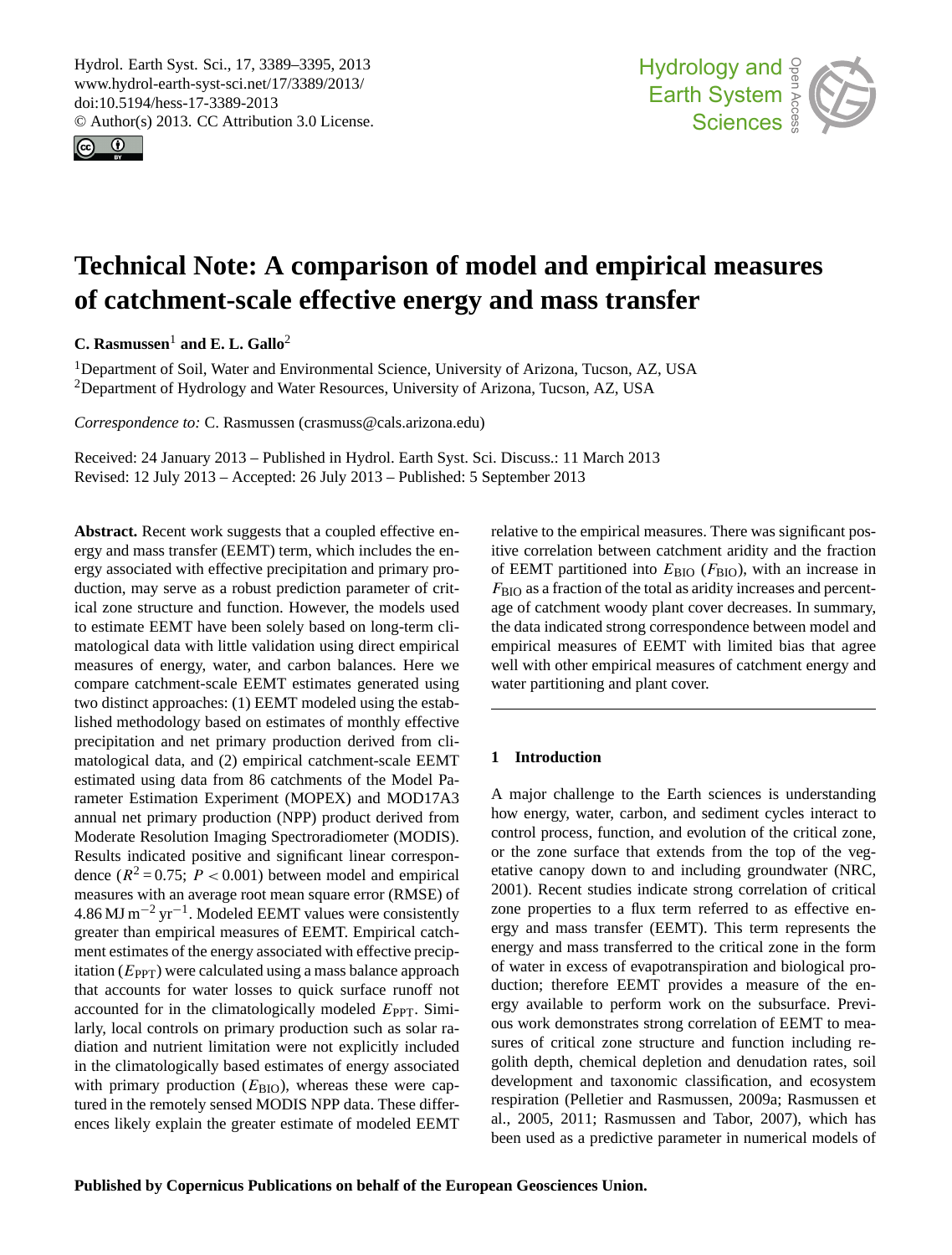regolith depth and topographic development (Pelletier et al., 2011; Pelletier and Rasmussen, 2009a,b), and to characterize paleo-environmental conditions (Gulbranson et al., 2011; Sheldon and Tabor, 2009). Further, the EEMT framework currently forms the basis for interdisciplinary research examining the coupling of water, carbon and sediment transport across a range of critical zone systems (Chorover et al., 2011). However, to date, the application and derivation of EEMT has been purely driven with long-term average climate data, with no comparison of model estimates to empirical measures of EEMT to confirm model accuracy.

The objective of this work was to compare modeled to empirically derived values of EEMT at the catchment scale and elucidate how the relative partitioning of energy and mass transfer varies with catchment aridity. Building on the analyses of Troch et al. (2009), Brooks et al. (2011) and Rasmussen (2012), we use the Model Parameterization Experiment (MOPEX) catchment data and remotely sensed net primary productivity (NPP) data to quantify climate, vegetation and catchment water balance interactions empirically across a broad spatial and climate space.

#### **2 Materials and methods**

#### **2.1 Effective energy and mass transfer**

The EEMT framework was developed based on a rich history in the soil science literature from the initial conceptualization and semi-quantitative approaches used to describe and define soil forming factors (Dokuchaev, 1967; Jenny, 1941; Runge, 1973; Smeck et al., 1983) to later work that formalized these factors into quantitative energy terms (Volobuyev, 1964), and revisited in more recent work (Minasny et al., 2008; Phillips, 2009; Rasmussen, 2012; Rasmussen et al., 2005, 2011; Rasmussen and Tabor, 2007). This framework quantifies the drivers of critical zone evolution as the summation of energy and mass fluxes associated with soil and critical zone development, wherein development refers to chemical alteration, structure formation, and the layering, zonation, and organization of the weathered regolith. The summation of these fluxes as stated by Volobuyev (1964) and revisited by Minasny et al. (2008) is  $E = w1 + w2 + b1 + b2 + e1 + e2 + g + v$ , where  $E$  is the energy involved in soil formation,  $w1$  the energy of physical rock weathering,  $w_2$  the energy for chemical weathering, b1 the energy accumulating in soil organic matter,  $b2$  the energy for soil organic matter transformation,  $e1$ the energy for evaporation from soil surface, e2 the energy for transpiration, g the energy losses in leaching of salts and fine materials, and  $v$  the energy expended by the process of heat exchange between the soil and atmosphere (usually negligible over the timescales of soil formation).

Building on this framework, Rasmussen et al. (2011) derived this statement from the respective energy, water, carbon, and sediment balances that occur on the Earth's surface, including tectonically forced gravity-driven sediment transport, and the geochemical alteration of primary and secondary mineral phases stated as (Rasmussen et al., 2011)

$$
E_{\text{Total}} = E_{\text{ET}} + E_{\text{PPT}} + E_{\text{BIO}} + E_{\text{ELEV}} + E_{\text{GEO}} + \sum E_{i}
$$

$$
\left(\text{J}\,\text{m}^{-2}\,\text{s}^{-1}\right),\tag{1}
$$

where  $E_{ET}$  is energy and mass flux associated with evapotranspiration,  $E_{\text{PPT}}$  heat energy associated with effective precipitation energy and mass transfer,  $E_{\rm BIO}$  net primary productivity energy and mass transfer,  $E<sub>ELEV</sub>$  potential energy associated with gravity-driven transport of sediment, EGEO geochemical potential of chemical weathering, and  $E_i$  any other external energy and mass input such as dust, anthropogenic inputs, or the heat exchange between soil and the atmosphere. The  $E_{ET}$  term by far represents the largest component of  $E_{\text{Total}}$  and is typically several orders of magnitude greater than the sum of the remaining energy and mass flux terms (Minasny et al., 2008). However, given that  $E_{ET}$  represents the transfer of water and radiant energy back to the atmosphere, it has limited potential for performing chemical or physical work on the subsurface. Equation (1) may thus be restated in terms of energy and mass transferred to the subsurface  $(E_{\text{Subsurface}})$ :

$$
E_{\text{Subsurface}} = E_{\text{PPT}} + E_{\text{BIO}} + E_{\text{ELEV}} + E_{\text{GEO}} + \sum E_{i}
$$

$$
\left(\text{J}\,\text{m}^{-2}\,\text{s}^{-1}\right). \tag{2}
$$

As noted, the  $E_{\text{ELEV}}$  and  $E_{\text{GEO}}$  terms encompass the physical and chemical transfers of energy and mass associated with denudation and mineral transformation. In many Earth surface systems, the sum of these fluxes may be orders of magnitude less than the water and carbon flux terms (Phillips, 2009; Rasmussen et al., 2011). Therefore, here we focus on the sum of energy and mass transfer associated with effective precipitation and primary production, which Rasmussen et al. (2011) refer to as "effective energy and mass transfer" (EEMT), and defined as

$$
EEMT = E_{PPT} + E_{BIO} \quad (Jm^{-2}s^{-1}), \tag{3}
$$

where EEMT represents the summation of energy transferred to the subsurface critical zone as the heat and mass transfer associated with effective precipitation, the water in excess of evapotranspiration  $(E_{\text{PPT}})$ , and chemical energy associated with reduced carbon compounds derived from primary production  $(E_{\text{BIO}})$ .

The components of modeled EEMT estimates (Eq. 3) have units of  $\text{J m}^{-2} \text{s}^{-1}$ , or W m<sup>-2</sup>, and may be calculated using traditional monthly water balance techniques (e.g., Arkley, 1963) and net primary production estimates (e.g., Lieth, 1975):

$$
E_{\text{PPT}} = F \cdot c_{\text{w}} \cdot \Delta T \quad \left( \text{J} \,\text{m}^{-2} \,\text{s}^{-1} \right), \tag{4}
$$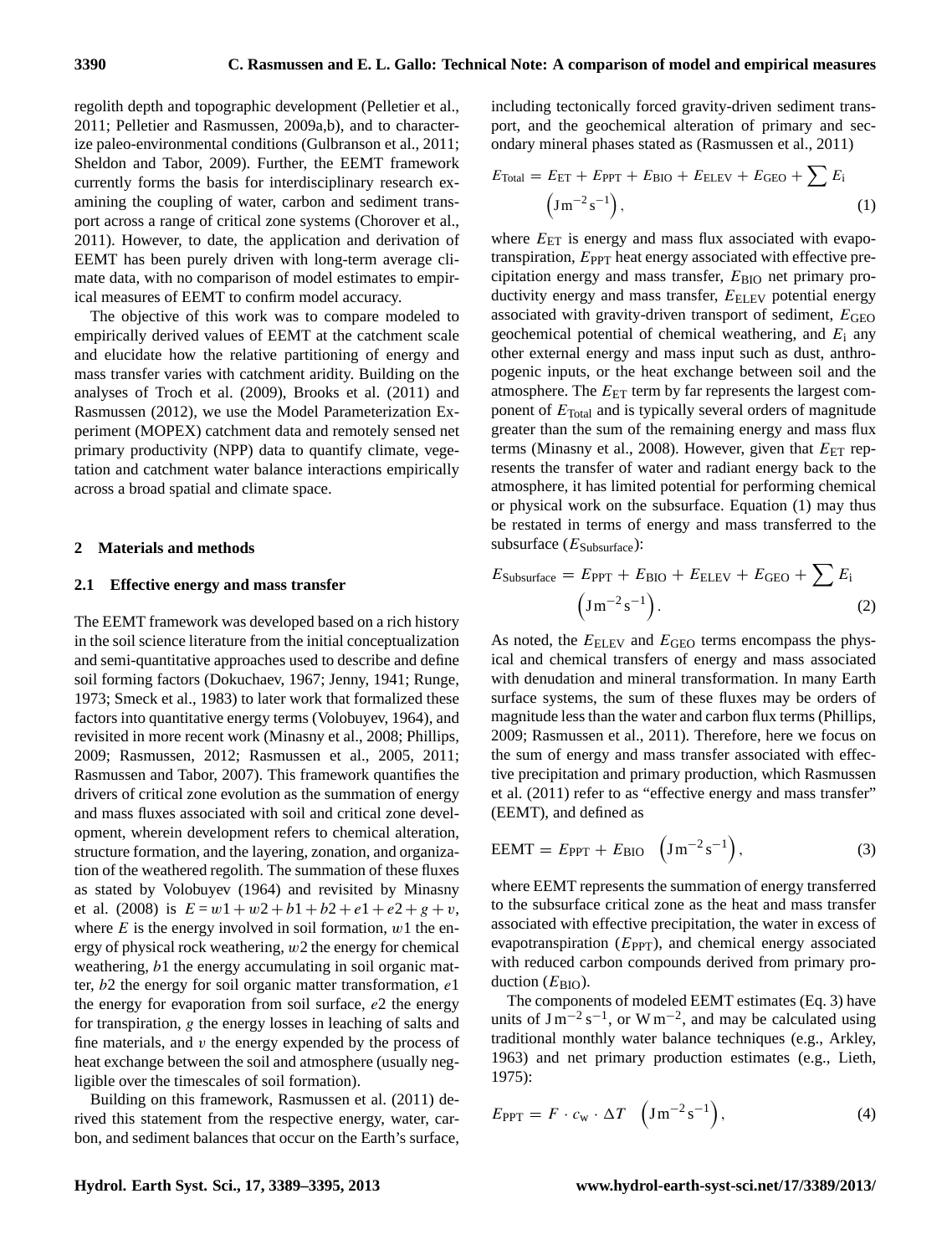where  $F$  is mass flux of water available to move into and through the subsurface [kg m<sup>-2</sup> s<sup>-1</sup>],  $c_w$  the specific heat of water  $[Jkg^{-1} K^{-1}]$ , and  $\Delta T = T_{\text{ambient}} - T_{\text{ref}} \Delta T =$  $T_{\text{ambient}} - T_{\text{ref}}$  [K] with  $T_{\text{ambient}}$  the ambient temperature at time of water flux and  $T_{ref}$  set at 273.15 K; and

$$
E_{\rm BIO} = \text{NPP} \cdot h_{\rm BIO} \left( \text{J} \,\text{m}^{-2} \,\text{s}^{-1} \right) \tag{5}
$$

where NPP is mass flux of carbon as net primary production [kg m<sup>-2</sup> s<sup>-1</sup>], and  $h_{\text{BIO}}$  the specific biomass enthalpy [J kg<sup>-1</sup>] fixed at a value of  $22 \times 10^6$  J kg<sup>-1</sup>.

#### **2.2 Modeled effective energy and mass transfer**

Previous applications of the EEMT framework (Chorover et al., 2011; Pelletier and Rasmussen, 2009a; Rasmussen, 2012; Rasmussen et al., 2005, 2011; Rasmussen and Tabor, 2007; Sheldon and Tabor, 2009) have largely focused on using relatively easy to obtain annual and monthly precipitation and temperature data to calculate local water and energy balance to derive the components needed for  $E_{\text{PPT}}$  and  $E_{\text{BIO}}$ . Specifically, for  $E_{PPT}$  the  $F$  term is approximated using effective precipitation:  $P_{\text{eff}} = \text{PPT} - \text{PET}$  [kg m<sup>-2</sup> s<sup>-1</sup>], where PET is potential evapotranspiration calculated following Thornthwaite and Mather (1957). The net primary production (NPP) term is calculated using a modified form of the sigmoid equation of Lieth (1975) relating NPP to mean annual temperature: NPP = 3000 [1 +  $e^{(1.3\bar{1}5 - 0.119T)}$ ]<sup>-1</sup> [g m<sup>-2</sup> yr<sup>-1</sup>]. Using this equation, NPP is calculated at monthly time steps for all months of  $PPT > PET$ , and scaled to a monthly time step based on each month's percentage of one year  $(i.e., days_{month}/days_{year})$ . Here the energy model components ( $E_{\text{PPT}}$  and  $E_{\text{BIO}}$ ) calculated using this approach will be termed  $E_{\text{PPT-MODEL}}$  and  $E_{\text{BIO-MODEL}}$  and their sum referred to as EEMT<sub>MODEL</sub>.

#### **2.3 Empirical effective energy and mass transfer**

To meet this work's objective of comparing EEMT<sub>MODEL</sub> to empirical EEMT estimates (referred to herein as  $EEMT<sub>MODIS-MOPEX</sub>$ , we used a subset of 86 catchments from the MOPEX database (data available at [http://www.](http://www.nws.noaa.gov/oh/mopex) [nws.noaa.gov/oh/mopex\)](http://www.nws.noaa.gov/oh/mopex) spanning the time period from 2000 to 2009 following the analyses of Troch et al. (2009) and Brooks et al. (2011) to estimate  $E_{PPT}$  ( $E_{PPT-MOPEX}$ ) and used MODIS data for the same 86 catchments to estimate  $E_{\rm BIO}$  ( $E_{\rm BIO-MODIS}$ ). The selected catchments span a broad climate space with substantial variation in water availability and vegetation cover (Duan et al., 2006). The catchments average  $3477 \text{ km}^2$  in size, ranging from 134 to 10 329 km<sup>2</sup>; annual precipitation ranges from  $\sim$  650 to 1800 mm yr<sup>-1</sup>, and mean annual temperature spans 10 to 22 ◦C. Additionally, the catchments exhibit minimal snow storage to avoid issues of winter-to-spring water carryover or snow water loss to sublimation (Brooks et al., 2011).

Empirical  $E_{\text{PPT}}$  was estimated from monthly MOPEX precipitation, temperature and discharge data using a catchment balance approach (L'vovich, 1979):

$$
W = \text{PPT} - \text{SR} = \text{ET} + F + \text{BIO} \quad \left(\text{kg} \,\text{m}^{-2} \,\text{s}^{-1}\right), \qquad (6)
$$

where *W* is subsurface or catchment wetting, PPT precipitation, SR quick runoff, or the immediate increase in surface discharge due to rainfall, representing water that is not available to do work on the system, ET the mass of water returned to the atmosphere by evapotranspiration, F the base flow and equivalent to the fraction of precipitation available to flux through the soil and participating in weathering processes and solute transport, and BIO the mass of water incorporated into biomass via primary production. The mass flux of water associated with evapotranspiration was derived from catchment estimates of actual evapotranspiration (AET) calculated as the balance of precipitation and discharge: AET = PPT –  $Q$  (kg m<sup>-2</sup> s<sup>-1</sup>). Discharge  $(Q)$  was partitioned to SR and F based on the analysis of Brooks et al. (2011). The  $E_{\text{PPT}}$  term was then calculated using catchment base flow and air temperature as  $E_{\text{PPT-MOPEX}} = F \cdot c_{\text{w}} \cdot \Delta T$ . Values of  $E_{\text{PPT}}$  were calculated on a monthly basis and summed to provide an annual measure of  $E_{\text{PPT}}$ , termed  $E_{\text{PPT-MOPEX}}$ .

Annual net primary production for each MOPEX catchment was taken from the MODIS data product MOD17A3 for the period 2000–2009 (Zhao and Running, 2010) (data available in GeoTIFF format from the Numerical Terradynamic Simulation Group at [ftp://ftp.ntsg.umt.edu/pub/](ftp://ftp.ntsg.umt.edu/pub/MODIS/Mirror/MOD17_Science 2010/MOD17A3/Geotiff) MODIS/Mirror/MOD17 [Science2010/MOD17A3/Geotiff\)](ftp://ftp.ntsg.umt.edu/pub/MODIS/Mirror/MOD17_Science 2010/MOD17A3/Geotiff). The MODA17 data product provides annual estimates of NPP  $[g C m^{-2} yr^{-1}]$  at 1 km pixel resolution. The algorithm for NPP includes parameters for shortwave downward solar radiation, the fraction of photosynthetically active radiation adsorbed by plants, vapor pressure deficit, temperature, light use efficiency, and maintenance respiration (Running et al., 2004). After download, the MODIS NPP data were subset to exclude any areas of no data including surface water bodies and any urban/developed areas within the MOPEX catchments. Annual  $E_{\text{BIO-MODIS}}$  was calculated as in Eq. (4):  $E_{\text{BIO-MODIS}} = \text{NPP} \cdot h_{\text{BIO}}$ .

The empirical energy balance estimates calculated using the MOPEX and MODIS data were summed to provide a "measured EEMT" where

$$
EEMTMOPEX-MODIS = EPPT-MOPEX + EBIO-MODIS
$$

$$
(Jm-2s-1).
$$
 (7)

## **2.4 Catchment energy partitioning**

The values of  $EEMT<sub>MODEL</sub>$ ,  $E<sub>PPT-MODEL</sub>$  and  $E<sub>BIO-MODEL</sub>$ were compared to  $EEMT<sub>MOPEX-MODIS</sub>$ ,  $E<sub>PT-MOPEX</sub>$  and  $E_{\text{BIO-MODIS}}$  to check the validity of the model approach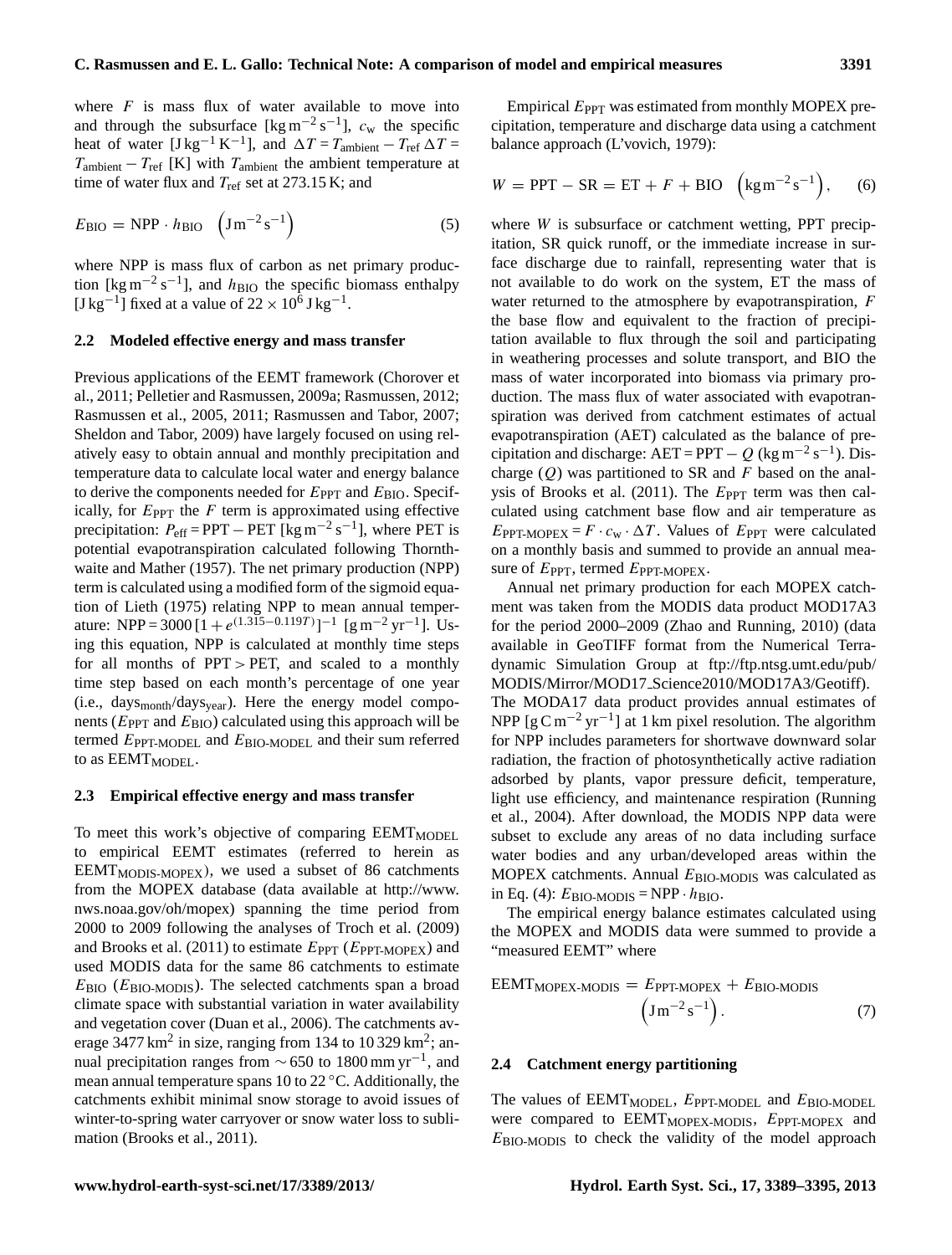

**Fig. 1.** The relationship between (a) enective energy and mass transfer (EEMT) quantified using MOFEA basenow and MODIS het primary production data (EEMT<sub>MOPEX</sub>-M<sub>ODIS</sub>) relative to modeled EEMT (EEMT<sub>MODEL</sub>), (b) water t MOPEX baseflow data (EppT-MOPEX) and modeled heat transfer (EppT-MODEL), and (c) biological chemical energy input derived from lines, and the dashed lines represent best fit linear functions fit with an intercept of zero. Error bars are standard errors of the annual means 359 baseflow data (*EPPT-MOPEX*) and modeled heat transfer (*EPPT-MODEL*), and (c) biological chemical **Fig. 1.** The relationship between **(a)** effective energy and mass transfer (EEMT) quantified using MOPEX baseflow and MODIS net primary MODIS net primary production ( $E_{\text{BIO-MODIS}}$ ) and modeled primary production ( $E_{\text{BIO-MODE}}$ ). The 1:1 relationship is noted as solid over the period of record.

EBIO-MODIS was calculated for each catchment: and values. In addition, the relative partitioning of EEMT to

$$
F_{\rm BIO} = \frac{E_{\rm BIO-MODIS}}{EEMT_{\rm MOPEX-MODIS}}.\tag{8}
$$

The F<sub>BIO</sub> term was compared to the aridity index, or the ratio of potential evapotranspiration to precipitation PET<sub>MOPEX</sub><sup>)</sup> as a more traditional measure of water availability (Budyko, 1974). Further, we compared  $F_{\rm BIO}$  to the fraction of catchment woody plant as derived from the 2001 National Land Cover Database (NLCD, Homer et al., 2007), available for download from the Multi-Resolution Land Characteristics Consortium [\(http://www.mrlc.gov/nlcd2001.php\)](http://www.mrlc.gov/nlcd2001.php). Greater detail and data summary is included in Brooks et al. (2011).



Fig. 2. The relationship between the residuals of the 1:1 fit between EEMT<sub>MODEL</sub> and EEMT<sub>MOPEX-MODIS</sub> relative to quick runoff. Data include all observation years. The solid line is the best fit linear regression.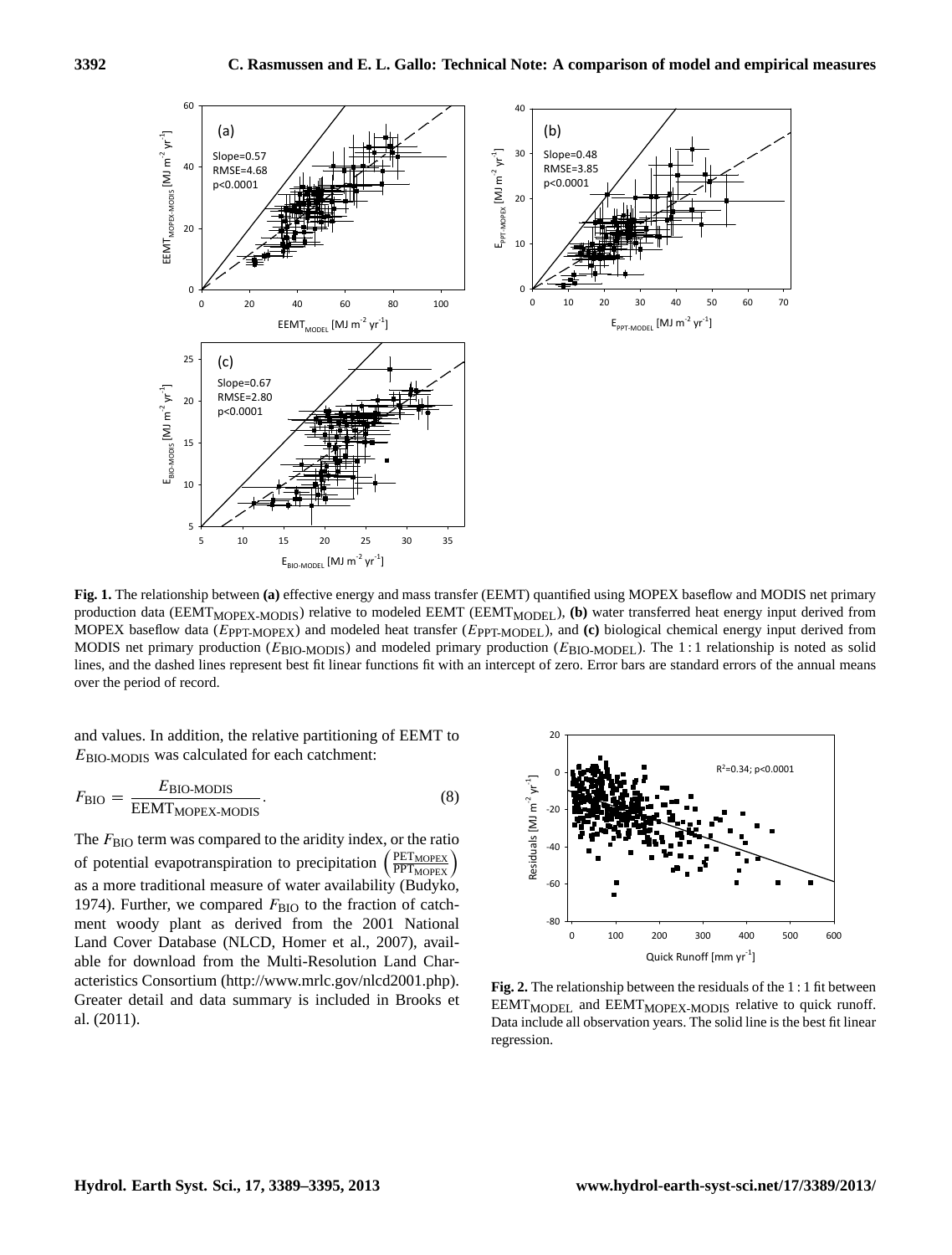

**Fig. 3.** The relationship between (a) the fraction of effective energy and mass transfer (EEMT) derived from biological energy input ( $F_{\rm BIO}$ ) in (a) are standard errors of the annual means over the period of record; error bars in (b) are standard errors of the annual means over percent woody plant cover. As such, error bars were not included for percent woody plant cover. and **(b)** the catchment percent woody plant cover relative to the ratio of potential evapotranspiration to precipitation (PET / PPT). Error bars the period of record for PET / PPT. Woody plant cover was taken from 2001 NLCD database, which does not represent annual variation in

#### **3 Results and discussion**

#### **3.1 Model and empirical data comparison**

Modeled values of EEMT,  $E_{\text{PPT}}$  and  $E_{\text{BIO}}$  were all linearly and significantly ( $p < 0.0001$ ) correlated with their respective empirical values derived from the MOPEX and MODIS datasets with an average RMSE of 4.68, 3.85, and  $2.80 \text{ MJ m}^{-2} \text{ yr}^{-1}$ , respectively (Fig. 1). The linear regressions indicated that  $EEMT<sub>MOPEX-MODIS</sub>$ ,  $E<sub>PT-MOPEX</sub>$  and  $E_{\text{BIO-MODIS}}$  were, on average, 0.57 to 0.48 to 0.67 times less than EEMT<sub>MODEL</sub>,  $E_{\text{PPT-MODEL}}$  and  $E_{\text{BIO-MODEL}}$ . The strong linear correlations and relatively low RMSE indicate that while the magnitude of EEMT<sub>MODEL</sub> in previous work relating EEMT to critical zone properties and process may be overestimated (Chorover et al., 2011; Pelletier and Rasmussen, 2009a; Rasmussen, 2012; Rasmussen et al., 2005, 2011; Rasmussen and Tabor, 2007; Sheldon and Tabor, 2009), the overall trends in critical zone properties relative to EEMT remain valid.

The overprediction of  $E_{\text{PPT-MODEL}}$  relative to  $E_{\text{PPT-MOPEX}}$ is a function of the catchment water balance approach applied to the MOPEX data that accounts for losses of precipitation to quick runoff, water that would otherwise be partitioned to base flow and  $E_{PPT}$ . In the selected MOPEX catchments, quick runoff increases linearly and significantly with increasing precipitation, with an average of 10 % of precipitation partitioned to quick runoff and a range of  $\sim$  0.5 to 30 %. Analysis of the residuals of EEMT<sub>MODEL</sub> and  $E_{\text{PPT-MODEL}}$  relative to an ideal 1:1 fit indicates that quick runoff accounts for  $\sim$  35 % (p < 0.0001) of the variance in both  $EEMT<sub>MODEL</sub>$  and  $E<sub>PPT-MODEL</sub>$  residuals, and data indicate significant decrease in the model residuals with greater quick runoff (Fig. 2). The monthly water balance used for EEMT<sub>MODEL</sub> does not account for quick runoff, the fraction

**Example 379 and discussion** of rainfall that leaves the catchment too quickly to perform work, and thus overpredicts the water available for base flow<br>expercent and thus over predicts the water available for base flow ployed here assumes that the change in storage may be neand  $E_{\text{PPT}}$ . Additionally, the catchment water balance emglected over annual timescales; however, it is possible there is unaccounted storage of water within the catchments that would lead to an underestimation of  $E_{\text{PPT-MOPEX}}$ .

> The modeled  $E_{\text{BIO}}$  is based on the temperature of those months where PPT > PET. This model does not account for local-scale variation in photosynthetically active radiation, water redistribution, and nutrient limitation, all factors that limit primary production under natural conditions (Melillo et al., 1993; Newman et al., 2006). The algorithm for calculating NPP<sub>MODIS</sub> considers many of these limitations either directly or indirectly (Running et al., 2004). Thus the overprediction of  $E_{\text{BIO-MODEL}}$  relative to  $E_{\text{BIO-MODIS}}$  is likely a function of the lack of parameterization and mechanism in the  $E_{\text{BIO-MODE}}$  framework.

#### **3.2 Energy and mass partitioning**

to 0.93 (Fig. 3a), indicating that net primary production The relative partitioning of EEMT<sub>MOPEX-MODIS</sub> to EBIO-MODIS exhibited a clear linear relationship with the aridity index (Fig. 3a). Values of  $F_{\rm BIO}$  ranged from 0.37 accounts for as much as 93% of the total energy water and carbon flux into the critical zone, particularly in systems with potential evapotranspiration greater than precipitation. The percentage of catchment woody plant cover also decreased with increasing aridity (Fig. 3b). Correspondingly, the fraction of  $EEMT<sub>MOPEX-MODIS</sub>$  derived from  $E<sub>BIO-MODIS</sub>$ significantly decreased with increasing woody plant cover  $(R^2 = 0.31; p < 0.0001)$ . These data confirm previous results that "low" EEMT systems are typically water limited and dominated by primary production as the principle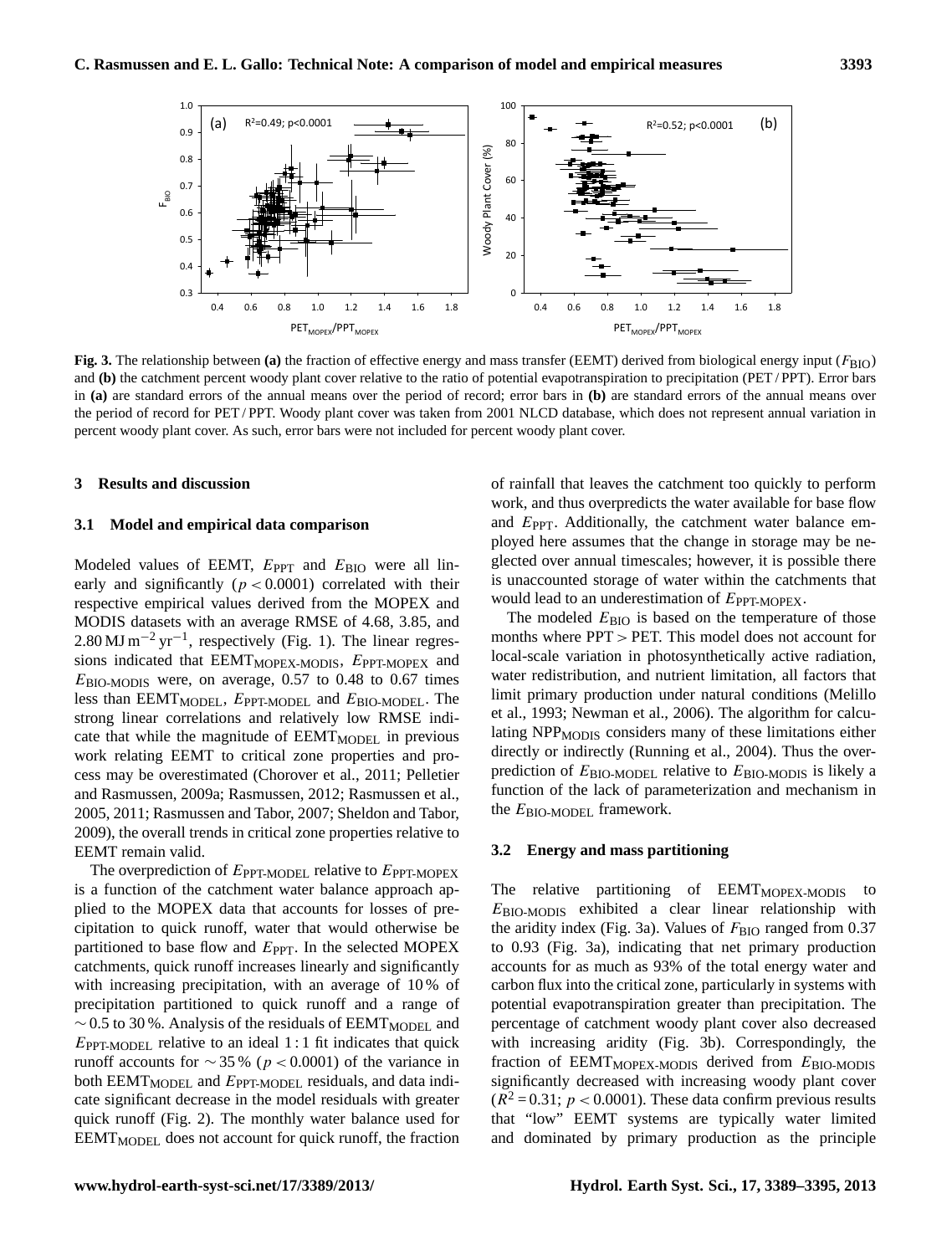component of EEMT (e.g., Rasmussen, 2012). The "high" EEMT systems, while exhibiting the greatest woody plant cover, are principally dominated by energy associated with  $E_{\text{PPT}}$  despite relatively greater rates of primary production. In the water-limited systems, any water available in excess of evapotranspiration is partitioned to primary production, with minimal water remaining for base flow and  $E_{\text{PPT}}$ . Thus the systems express low EEMT values dominated by  $E_{\text{BIO}}$ . In contrast, the wet, energy-limited systems have substantial water in excess of evapotranspiration, facilitating greater base flow and  $E_{\text{PPT}}$ , relatively high EEMT, and greater subsurface development.

## **4 Summary**

The comparison of simple monthly water balance-based estimates of EEMT to direct empirical measures of EEMT at the catchment scale indicates a strong positive, linear correlation between model and measured values with an average bias of 4.68 MJ m<sup>-2</sup> yr<sup>-1</sup>. The empirical measures thus confirm previously published trends in EEMT and the relationship of EEMT to various measures of critical zone structure and function. The monthly water balance model consistently overpredicted both the water and biological components of EEMT due to a lack of accounting for precipitation losses to quick runoff in the water component and the simplicity of modeled net primary production that does not account for local water redistribution, terrain-controlled variation in radiation and nutrient limitations. The relative partitioning of EEMT to water and biological energy and mass transfers varied consistently with aridity index and woody plant cover.

*Acknowledgements.* This work was supported by a grant from the US National Science Foundation NSF EAR #0724958.

Edited by: S. Archfield

#### **References**

- Arkley, R. J.: Calculation of carbonate and water movement in soil from climate data, Soil Sci., 96, 239–248, 1963.
- Brooks, P. D., Troch, P. A., Durcik, M., Gallo, E., and Schlegel, M.: Quantifying regional scale ecosystem response to changes in precipitation: Not all rain is created equal, Water Resour. Res., 47, W00J08, doi[:10.1029/2010WR009762,](http://dx.doi.org/10.1029/2010WR009762) 2011.
- Budyko, M. I.: Climate and Life, Academic, San Diego, CA, 508 pp., 1974.
- Chorover, J., Troch, P. A., Rasmussen, C., Brooks, P. D., Pelletier, J. D., Breshears, D. D., Huxman, T. E., Kurc, S. A., Lohse, K. A., McIntosh, J. C., Meixner, T., Schaap, M. G., Litvak, M. E., Perdrial, J., Harpold, A., and Durcik, M.: How Water, Carbon, and Energy Drive Critical Zone Evolution: The Jemez-Santa Catalina Critical Zone Observatory, Vadose Zone J., 10, 884–899, 2011.
- Dokuchaev, V. V.: Selected works of V. V. Dokuchaev, Israel Program for Scientific Translations, available from the US Dept. of Commerce, Clearinghouse for Federal Scientific and Technical Information, Jerusalem, Springfield, Va., 1967.
- Duan, Q., Schaake, J., Andreassian, V., Franks, S., Goteti, G., Gupta, H. V., Gusev, Y. M., Habets, F., Hall, A., Hay, L., Hogue, T., Huang, M., Leavesley, G., Liang, X., Nasonova, O. N., Noilhan, J., Oudin, L., Sorooshian, S., Wagener, T., and Wood, E. F.: Model Parameter Estimation Experiment (MOPEX): An overview of science strategy and major results from the second and third workshops, J. Hydrol., 320, 3-17, doi[:10.1016/j.jhydrol.2005.07.031,](http://dx.doi.org/10.1016/j.jhydrol.2005.07.031) 2006.
- Gulbranson, E. L., Montanez, I. P., and Tabor, N. J.: A Proxy for Humidity and Floral Province from Paleosols, J. Geol., 119, 559– 573, doi[:10.1086/661975,](http://dx.doi.org/10.1086/661975) 2011.
- Homer, C., Dewitz, J., Fry, J., Coan, M., Hossain, N., Larson, C., Herold, N., McKerrow, A., VanDriel, J. N., and Wickham, J.: Completion of the 2001 National Land Cover Database for the Conterminous United States, Photogramm. Eng. Rem. S., 73, 337–341, 2007.
- Jenny, H.: Factors of soil formation; a system of quantitative pedology, 1st Edn., McGraw-Hill book company, Inc., New York, London,, xii, 281 pp., 1941.
- Lieth, H.: Primary production of the major vegetation units of the world, in: Primary Productivity of the Biosphere, edited by: Leith, H. and Whittaker, R. H., Springer-Verlag, New York, NY, 203–215, 1975.
- L'vovich, M. I.: World water resources and their future, Original in Russian, English translation American Geophysical Union, Washington, D.C., 1979.
- Melillo, J., McGuire, A. D., Kicklighter, D., Moore, B., Vorosmarty, C. J., and Schloss, A. L.: Global climate change and terrestrial net primary productivity, Nature, 363, 234–240, 1993.
- Minasny, B., McBratney, A. B., and Salvador-Blanes, S.: Quantitative models for pedogenesis – A review, Geoderma, 144, 140– 157, 2008.
- Newman, B. D., Wilcox, B. P., Archer, S. R., Breshears, D. D., Dahm, C. N., Duffy, C. J., McDowell, N. G., Phillips, F. M., Scanlon, B. R., and Vivoni, E. R.: Ecohydrology of waterlimited environments: A scientific vision, Water Resour. Res., 42, W06302, doi[:10.1029/2005wr004141,](http://dx.doi.org/10.1029/2005wr004141) 2006.
- NRC: Basic Research Opportunities in Earth Sciences, National Research Council, Washington, D.C., 2001.
- Pelletier, J. D. and Rasmussen, C.: Quantifying the climatic and tectonic controls on hillslope steepness and erosion rate, Lithosphere, 1, 73–80, 2009a.
- Pelletier, J. D. and Rasmussen, C.: Geomorphically based predictive mapping of soil thickness in upland watersheds, Water Resour. Res., 45, W09417, doi[:10.1029/2008WR0073,](http://dx.doi.org/10.1029/2008WR0073) 2009b.
- Pelletier, J. D., McGuire, L. A., Ash, J. L., Engelder, T. M., Hill, L. E., Leroy, K. W., Orem, C. A., Rosenthal, S. W., Trees, M. A., Rasmussen, C., and Chorover, J.: Calibration and testing of upland hillslope evolution models in a dated landscape: Banco Bonito, New Mexico, USA, J. Geophys. Res., 116, F04004, doi[:10.1029/2011JF001976,](http://dx.doi.org/10.1029/2011JF001976) 2011.
- Phillips, J. D.: Biological Energy in Landscape Evolution, Am. J. Sci., 309, 271–289, 2009.